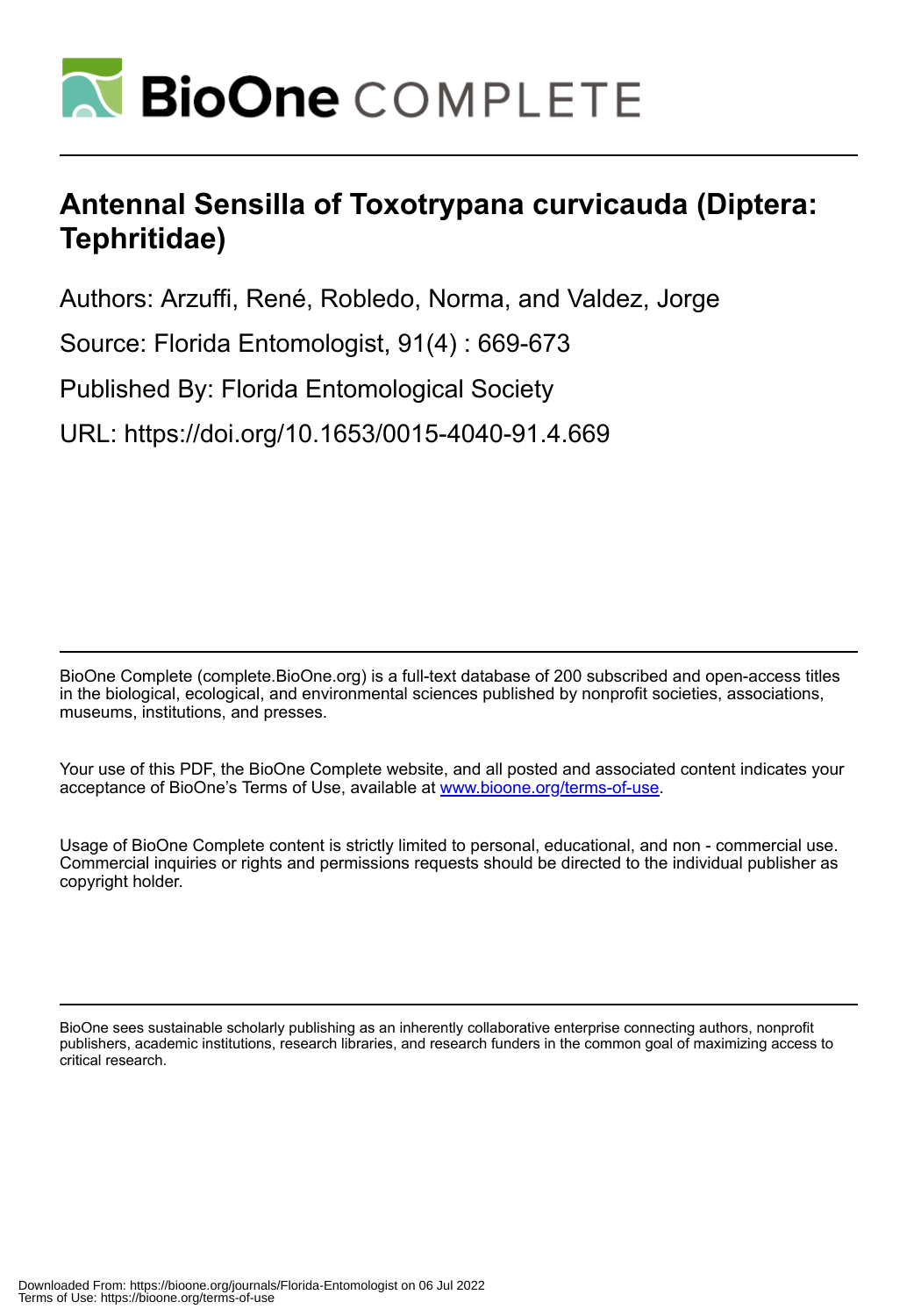# ANTENNAL SENSILLA OF *TOXOTRYPANA CURVICAUDA* (DIPTERA: TEPHRITIDAE)

 $\rm REN\acute{E}$  Arzuffi $\rm ^1,$  Norma  $\rm ROBLEDO^1$  and  $\rm JORGE$  Valdez $\rm ^2$ 

1 Centro de Desarrollo de Productos Bióticos, Instituto Politécnico Nacional. Km. 8.5 Carretera Yautepec-Jojutla, Yautepec, Morelos. C.P. 62731, México

> 2Colegio de Postgraduados, Entomología, Km 36.5 Carretera México-Texcoco, Montecillo, Estado de México. C.P. 56230, México

# $\Delta$ BSTRACT

Antennal morphology and funicular sensilla of male and female papaya fruit fly, *Toxotrypana curvicauda* Gerstaecker, were studied with light microscopy and scanning electron microscopy. Antennae were 3-segmented, consisting of a scape, a pedicel, a flagellum or funiculus that bears the arista. Antennal segments of males showed a trend toward slightly greater dimensions than those of females, but the differences were not significant. Numerous microtrichia as well as trichoid, basiconic, clavate, and styloconic sensilla were observed on the funiculus, and the sensillar characteristics were similar to those reported for other tephritid species. Males and females did not differ in total number or type of sensilla found on the funiculus, but trichoid and clavate sensilla were significantly larger in females. This difference may be related to female chemoreception of male-emitted sex pheromone and of host plant volatiles.

Key Words: antennae, funicular sensilla, scanning electron microscopy, papaya fruit fly, *Toxotrypana curvicauda*

# RESUMEN

La morfología antenal y los sénsulos funiculares de machos y hembras de la mosca de la fruta de la papaya *Toxotrypana curvicauda* Gerstaecker fueron estudiados usando microscopia de luz y microscopia electrónica de barrido. Las antenas consistieron de un escapo, un pedicelo y un flagelo o funículo, en éste se encontró una arista. Los segmentos antenales de los machos presentaron dimensiones ligeramente mayores que las de las hembras, pero las diferencias no fueron significativas. Numerosas microtriquias, sénsulos tricoideos, basicónicos, clavados y estilocónicos se observaron en el funículo. Las características morfológicas del sénsulos funiculares fueron muy similares a los reportados para otros tefrítidos. Los machos y hembras no difirieron en el número total y tipo de sénsulos funiculares, excepto que los sénsulos tricoideos y clavados fueron más grandes en las hembras que en los machos. Esta diferencia podría estar relacionada con quimiorrecepción, por parte de la hembra, de la feromona sexual emitida por los machos y de los volátiles de la planta hospedera.

Translation by the authors.

The feeding and reproductive behavior in tephritid fruit flies depends greatly on the chemical stimulus they receive and process (e.g., pheromones and plant volatiles). The primary structures involved in the initial reception of semiochemical information are the antennal chemoreceptors (Rice 1989; Keil 1999). A better comprehension of chemoreception and associated behavioral responses may be gained through knowledge of the morphology and types of chemosensilla located on the antenna (Zacharuk 1985; Keil 1999). This knowledge, integrated with input from molecular, electrophysiological, and behavioral studies, will facilitate the development of a comprehensive model of the olfactory system for tephritid fruit flies (Zacharuk 1980; Sivinski & Calkins 1986; Rice 1989; Keil 1999).

The antennal morphology and types of sensilla have been described for several tephritid species of economic importance. Among these are *Bactrocera* (*Dacus*) *oleae* Gmelin (Hallberg et al. 1984); *Bactrocera* (*Dacus*) *tryoni* Froggatt (Gianakakis & Fletcher 1985; Hull & Cribb 1997); *Ceratitis capitata* Wiedemann (Levinson et al. 1987; Mayo et al. 1987; Dickens et al. 1988; Bigiani et al. 1989); *Anastrepha ludens* Loew*, Bactrocera (Dacus) cucurbitae* Coquillet, *Bactrocera (Dacus) dorsalis* Hendel (Dickens et al. 1988), *Eurosta solidaginis* Fitch (Vasey & Ritter 1987) and *Anastrepha serpentina* Wiedemann (Castrejón-Goméz 2006). For most of these species, the principal funicular sensilla are trichoid (2 subtypes), basiconic (4 subtypes), clavate, and styloconic. The first 3 types are single-walled sensilla with pores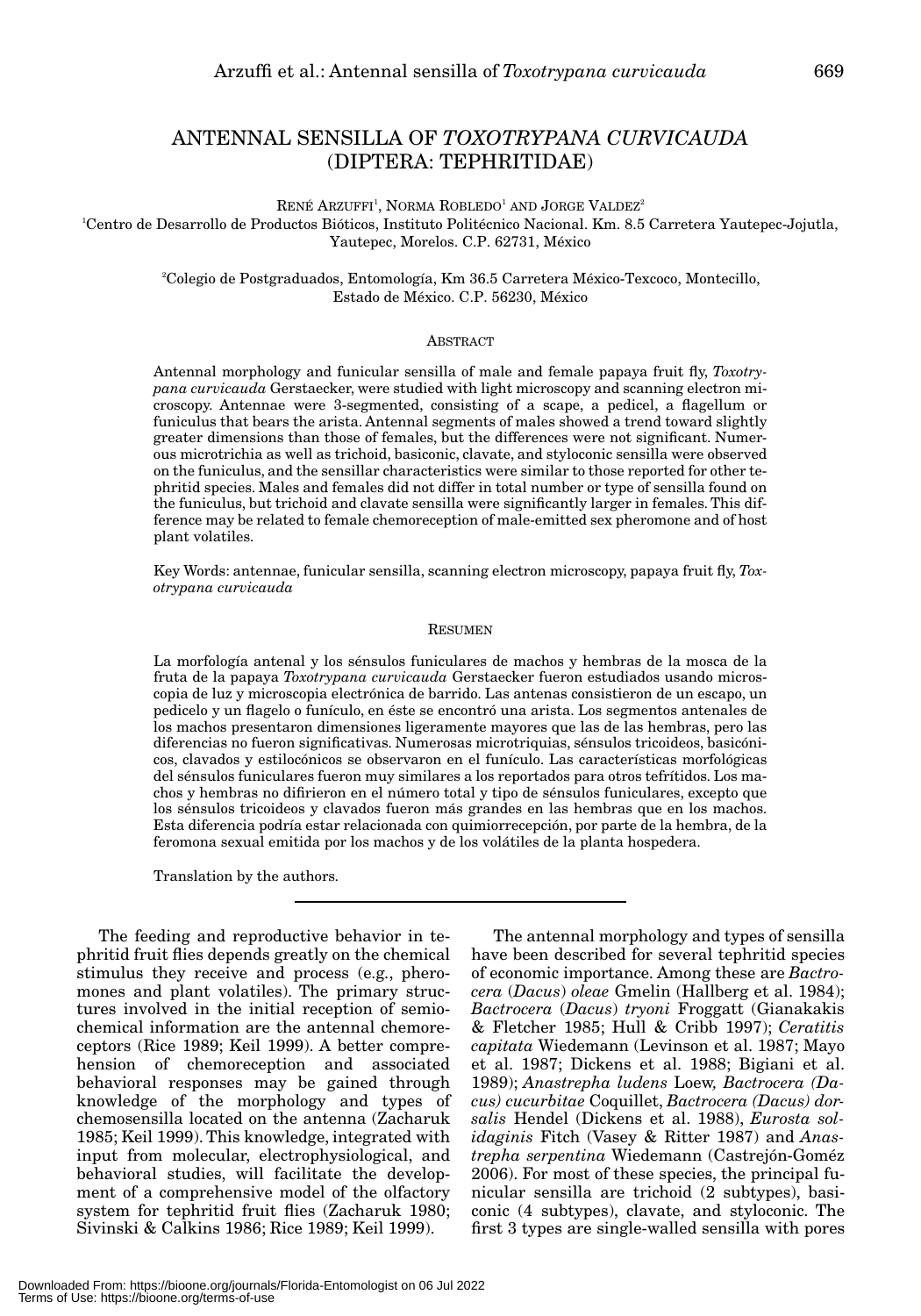and the last one is double-walled sensillum with pores (Gianakakis & Fletcher 1985; Hull & Cribb 1997). The trichoid and some basiconic sensilla are considered as sex pheromone receptors, some basiconic and clavate sensilla are involved in the reception of plant volatiles, and the styloconic sensilla seem to have hygrothermosensitive functions (Levinson et al. 1987; Mayo et al. 1987; Dickens et al. 1988).

For *Toxotrypana curvicauda* Gerstaecker, the major tephritid pest of papaya fruit (*Carica papaya* L.) in America (Landolt 2000), there is only one report on the general morphology of the antenna and a description of some antennal sensilla (Rojas et al. 2001). The number and type of sensilla found on the funiculus and potential sexual dimorphism in these structures have not been determined. This work describes the morphology of the antenna and the funicular sensilla present in male and female *T. curvicauda*.

# MATERIALS AND METHODS

#### Insects

Papaya fruits infested with larvae were collected from an orchard located at Centro de Desarrollo de Productos Bioticos, IPN, in Yautepec, Morelos, Mexico (between 18° 05' north latitude and 99° 03' west longitude). In the laboratory, the fruits were cut open and the larvae of *T. curvicauda* were collected, identified, and placed in 500-mL plastic containers with soil from the original collection site. The containers were kept inside acrylic cages  $(30 \times 30 \times 30 \text{ cm})$  under environmental conditions of  $25 \pm 1.0^{\circ}$ C, 50-60% RH, and natural light until adult emergence. Newly emerged adults were separated by sex, and were given sugar and water in cages described previously. Microscopy studies were conducted with antennae obtained from adults that were 6-10-dold.

# Microscopy

For light microscopy, antennae were excised and washed in 10% KOH at 80°C for 60 min, then rinsed with distilled water for 60 min. They were then put in Petri dishes and dehydrated in 70, 80, 90%, and absolute ethanol, 1 min each. The dehydrated antennae were rinsed in xylol for 10 min, then put individually in Canadian balsam and observed under a light microscope (AO Microstar, American Optical Co., Buffalo, NY). Micrographs of each antenna were obtained with a photomicroscope Tessovar (Carl Zeiss Oberkochen, Germany) with a digital camera (Pixera Professional, Pixera Co., Los Gatos, California). The length of the antennae, and the length and width of the scape, pedicel and funiculus were measured with the Image Tool 3.0 software (Wilcox et al. 2002)

based on the micrographs of 12 individuals of each sex.

For scanning elecron microscopy (SEM), material was prepared according to Valdez (1991). The antennae were dehydrated in ethanol (80, 90%, and absolute), dried in a critical-point drier (SAM-DRI-780A, Tousimis, Rockville, MD, EU) and coated with gold in a metal ionizer (JEOL Ltd, Akshima, Japan) for SEM at 15 kV (JEOL-35C, JEOL Ltd). The antennae from 4 males and 4 females were mounted, with the flattened interior surface of the funiculi exposed. Sensillar types were identified according to Rice (1989) and Keil (1999). The SEM images obtained showed circular bases of the sensilla in such a way as to permit counting of individual sensilla per image, and stimation (Image Tool 3.0) of the total number of funicular chemoreceptors. In addition, SEM images were used to calculate the basal length and width of each olfactory receptor. Measurements were taken from 20 trichoid and basiconic sensilla, and from 10 clavate and styloconic sensilla.

#### Statistical Analysis

Data on antennal length**,** dimensions of segments, total number of sensilla, and basal length and diameter of each type of sensilla were compared between sexes by Student *t* test and SigmaStat 3.0 (Systat Software, Port Richmond, CA).

# RESULTS

# General Morphology of the Antennae

Typical of tephritid fruit flies, the antennae of *T. curvicauda* were located in a frontal depression (antennal pit) and consisted of three segments - a scape, a pedicel, and a flagellum or funiculus (Fig. 1A). Total length of the antenna and the length and width of the antennal segments are shown in Table 1. The antennal segments of males tended to be larger than those of females, but there were no significant differences. Antennal segments of both sexes had the same general organization and pattern of sensorial structures. The scape and pedicel were uniformly covered with microtrichia and had a series of larger bristles located distally, but both segments lacked olfactory sensilla. Numerous microtrichia as well as trichoid, basiconic, styloconic, and clavate sensilla were observed on the funiculus. On the dorso-proximal end of the funiculus was found the arista, a prominent bristle covered with tactile hairs (Fig. 1A). In the latero-proximal area there was a sensory pit that contained several sensilla in its interior (not shown).

### Funicular Sensilla

The total number of funicular sensilla observed in males was greater than in females, but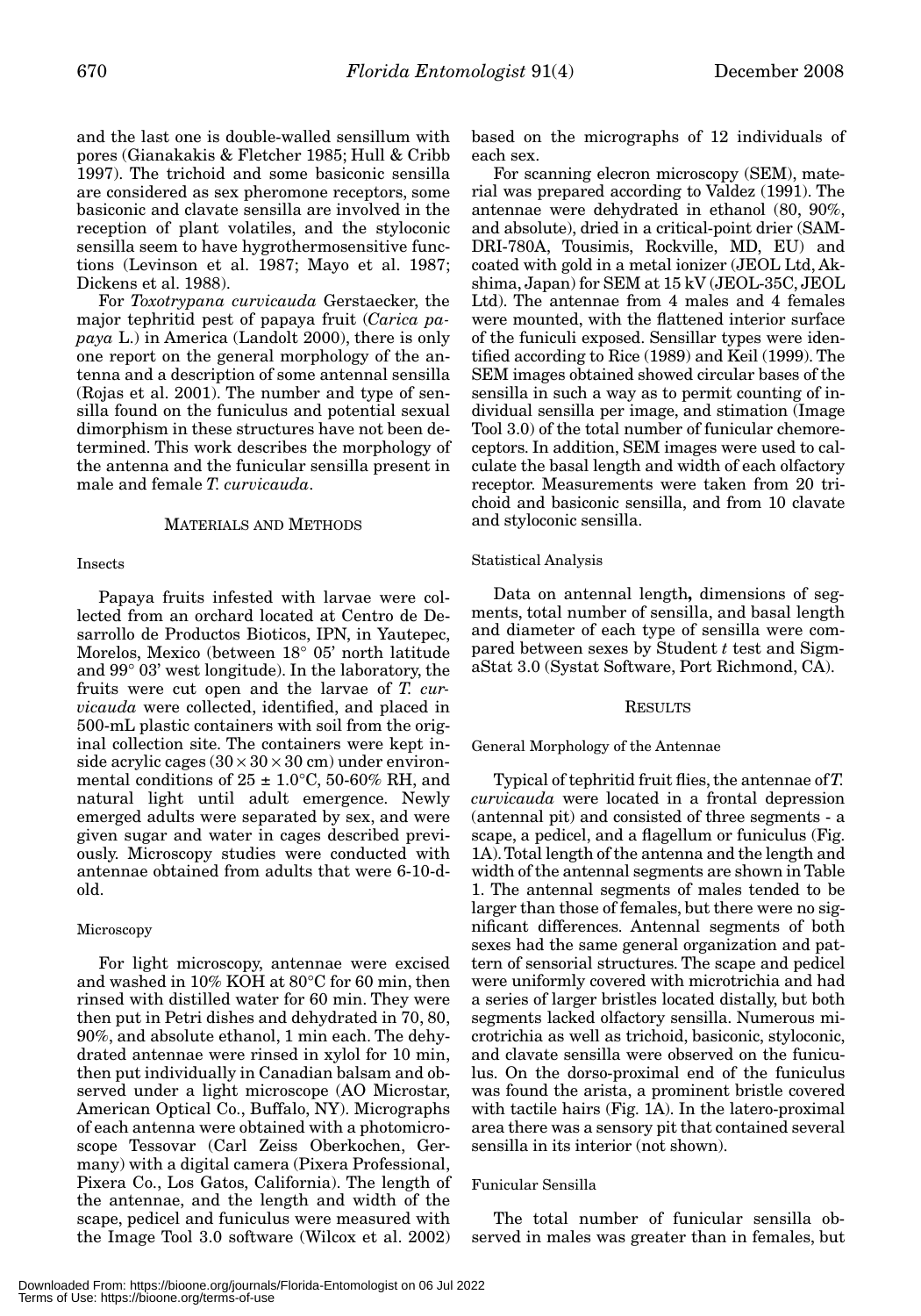

Fig. 1. Light micrograph of the antenna of *Toxotrypana curvicauda* (A) showing scape (s), pedicel (p), funiculus (f), arista (a), and the olfactory pit (op). Scanning electron micrographs of the funicular sensilla (B, C, D), showing trichoid (t), basiconic (b), clavate (c) and styloconic (st) sensilla.

the difference was not significant. The average number in males was 3337.25 ± 90.24 and that in females was 2998.00 ± 108.97. The longest (13.28- 24.44 µm) and most conspicuous sensilla were of the trichoid type, which were thin, conic, sharply pointed, and had a smooth wall (Fig. 1B). Trichoid sensilla were significantly longer in females than in males, but were thicker in males (Table 2). The basiconic sensilla, well distributed over the funicular surfance, were characterized as digitiform (finger-like) with a rounded point and a smooth surface (Fig. 1C). Basiconic sensilla showed a great variation in length (7.7-18.1 µm) with no

significant differences between the sexes (Table 2). The least common receptor type was the clavate sensillum, which was localized on the proximal end of the funiculus, close to the pedicel. Clavate sensilla were similar to the basiconic sensilla but shorter and club-like (Fig. 1C). Both length and basal diameter of clavate sensilla were significantly greater in females than in males (Table 2). The styloconic sensilla were identified by the presence of distinctive longitudinal grooves in their walls, particularly over the distal half (Fig. 1D). They were distributed uniformly over the funicular surface and were the shortest ones (2.17-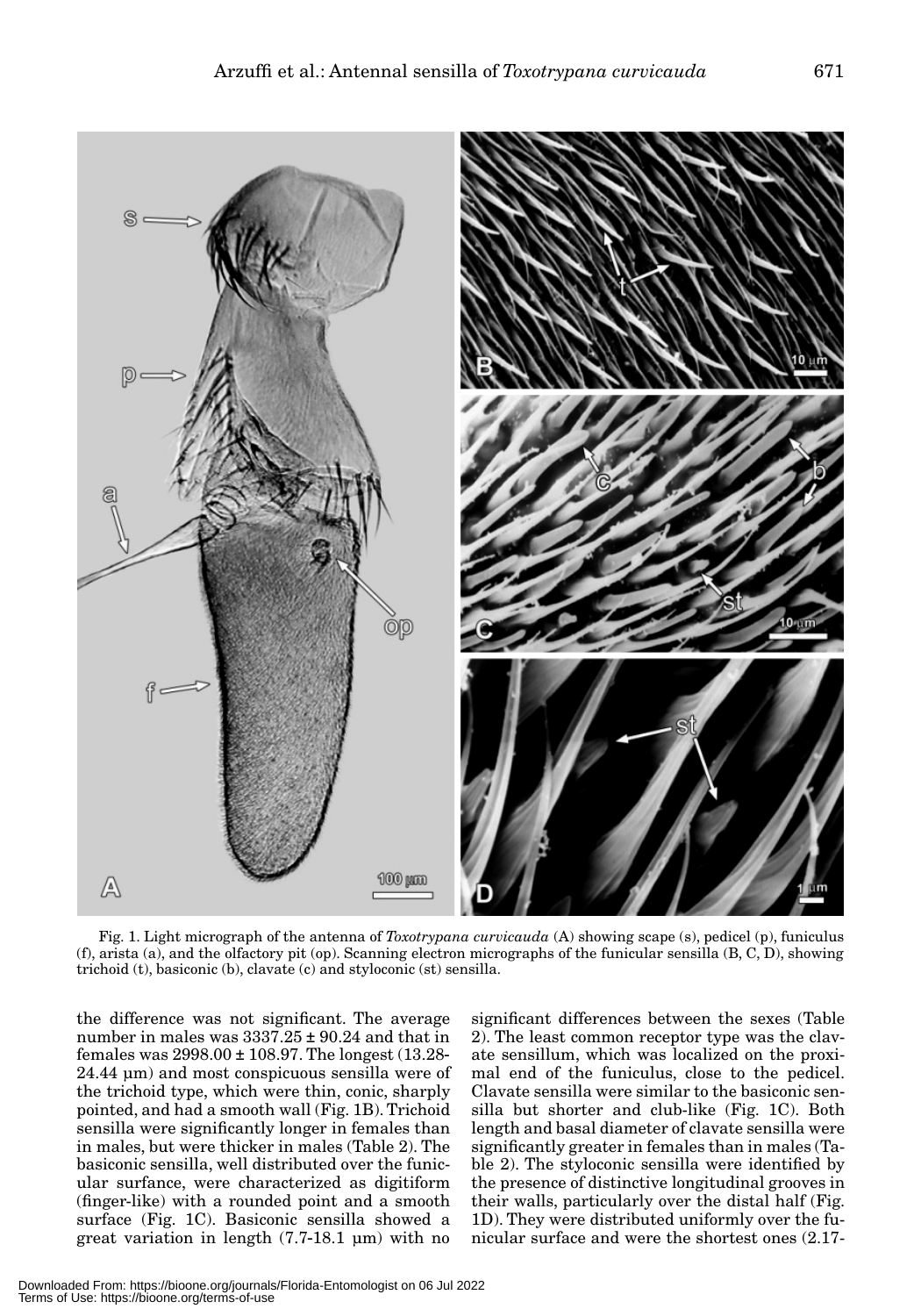| Segment                 | Length        |               | Width        |              |
|-------------------------|---------------|---------------|--------------|--------------|
|                         | Males         | Females       | Males        | Females      |
| Scape                   | $198 \pm 11$  | $195 \pm 14$  | $257 \pm 14$ | $219 \pm 18$ |
| Pedicel                 | $338 \pm 11$  | $328 \pm 11$  | $241 \pm 08$ | $237 \pm 13$ |
| Funiculus               | $631 \pm 10$  | $623 \pm 13$  | $225 \pm 04$ | $204 \pm 12$ |
| Aristae                 | $1293 \pm 27$ | $1340 \pm 35$ | $44 \pm 1.1$ | $49 \pm 1.4$ |
| Total length of antenna | $1157 \pm 18$ | $1133 \pm 22$ |              |              |

TABLE 1. ANTENNAL LENGTH AND WIDTH (µM) OF MALES AND FEMALES OF *TOXOTRYPANA CURVICAUDA*.

Values are mean ± standard error; *n* = 12. There were no significant differences between sex for any segment parameter (Student  $t, P > 0.05$ ).

3.71µm). sensilla observed. The length and basal diameter of styloconic sensilla were similar in both sexes (Table 2).

# **DISCUSSION**

The antennae of *T. curvicauda* were very similar in terms of their general structure to those of other fruit flies studied such as *A. ludens*, *C. capitata*, *D. cucurbitae*, *D. dorsalis,* and *A. serpentina* (Levinson et al. 1987; Dickens et al. 1988; Castrejón-Gómez 2006), although they were longer and wider than those in the other species.

In *T. curvicauda*, both sexes had only trichoid sensilla on the scape and pedicel. It has been proposed that these structures, since it do not have cuticular pores, have a mechanoreceptor function related to movements of the antenna (Keil 1999). On funiculus there were 4 morphologically distinct types of the sensilla: trichoid, basiconic, clavate, and styloconic. These sensilla were similar to the ones reported in other species of tephritids (Hallberg et al. 1984; Gianakakis & Fletcher 1985; Levinson et al. 1987; Mayo et al. 1987; Vasey & Ritter 1987; Dickens et al. 1988; Bigiani et al. 1989; Hull & Cribb 1997; Castrejón-Goméz 2006). Ultrastructural and electrophysiological studies have confirmed the olfactory function of the first 3 and the hygrothermosensitive function of the last one (Levinson et al. 1987; Dickens et al. 1988; Hull & Cribb 1997).

The dimensions and the total number of the sensilla observed in *T. curvicauda* are within the interval reported for other tephritids (Dickens et al. 1988; Rice 1989). The males and females of *T. curvicauda* had the same type and total number of funicular sensilla.

The morphological characteristics of the funicular sensilla of *T. curvicauda* were also very similar to the ones observed in other tephritids (Dickens et al. 1988; Levinson et al. 1987, Hull & Cribb 1997; Castrejón-Gómez 2006). However, trichoid and clavate sensilla of the females were significantly longer than those of the males. This could indicate that these sensilla function in detection of host plant volatiles and/or sex pheromone released by males. The sensory pit observed in the funiculus of both sexes of *T. curvicauda* has also been reported in *A. ludens*, *C. capitata*, *B. cucurbitae, B. dorsalis* (Dickens et al. 1988), and *A. serpentina* (Castrejón-Goméz 2006). The existence of basiconic sensilla in the sensory pit has been noted (Dickens et al. 1988), and this appears to be true for papaya fruit flies as well.

With the exception of differences in the size of the trichoid and clavate sensilla, sexual dimorphism was not found in the rest of the structures studied. Although the differences found in this fruit fly could be important to sensory reception of sexual pheromones and host plant volatiles, it is necessary to prove the response to these compounds in the receptive-olfactory neurons of each

TABLE 2. LENGTH AND WIDTH (µM) OF FUNICULAR SENSILLA OF MALES AND FEMALES OF *TOXOTRYPANA CURVICAUDA*.

|                       | Length                                 |                                         | Width                                  |                                        |
|-----------------------|----------------------------------------|-----------------------------------------|----------------------------------------|----------------------------------------|
| Sensillum             | Males                                  | Females                                 | Males                                  | Females                                |
| Trichoid              | $17.79 \pm 0.54$ a                     | $19.34 \pm 0.44$ b                      | $3.29 \pm 0.08$ a                      | $3.75 \pm 0.09$ b                      |
| Basiconic             | $12.17 \pm 0.51$ a                     | $12.43 \pm 0.39$ a                      | $2.67 \pm 0.12$ a                      | $2.48 \pm 0.09$ a                      |
| Clavate<br>Styloconic | $9.12 \pm 0.20$ a<br>$2.90 \pm 0.16$ a | $10.16 \pm 0.25$ b<br>$2.91 \pm 0.29$ a | $1.22 \pm 0.03$ a<br>$1.76 \pm 0.11$ a | $1.36 \pm 0.03$ b<br>$1.95 \pm 0.12$ a |

Values are mean  $\pm$  standard error;  $n = 20$  for the first 2 rows and  $n = 10$  for the last 2 rows. The values for each sensillum within a parameter by sex followed by the same letter are not significantly different (Student *t*-test, *P* > 0.05).